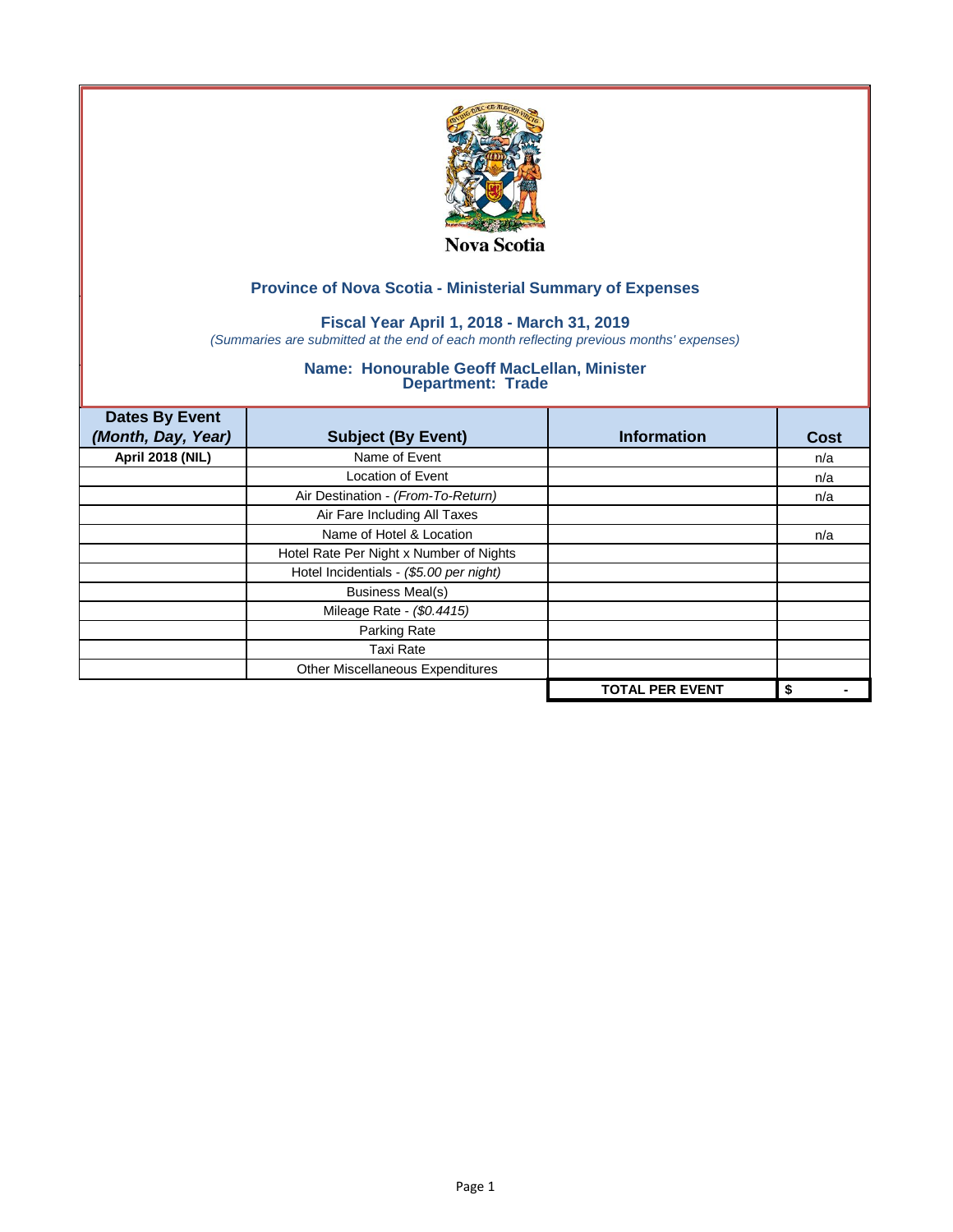

### **Fiscal Year April 1, 2018 - March 31, 2019**

*(Summaries are submitted at the end of each month reflecting previous months' expenses)*

| <b>Dates By Event</b> |                                         |                                                                           |                |
|-----------------------|-----------------------------------------|---------------------------------------------------------------------------|----------------|
| (Month, Day, Year)    | <b>Subject (By Event)</b>               | <b>Information</b>                                                        | <b>Cost</b>    |
| April 29-May 3, 2018  | Name of Event                           | WestJet Inaugural Flight to London<br>from Halifax & Stakeholder Meetings | n/a            |
|                       | <b>Location of Event</b>                | London, UK                                                                | n/a            |
|                       | Air Destination - (From-To-Return)      | Sydney-Halifax-London-Ottawa-<br>Halifax-Sydney                           | n/a            |
|                       | Air Fare Including All Taxes            |                                                                           | \$<br>1,609.76 |
|                       | Air Fare Including All Taxes            | Flight change fee                                                         | \$<br>104.70   |
|                       | Name of Hotel & Location                | Club Quarters, London                                                     | n/a            |
|                       | Hotel Rate Per Night x Number of Nights | \$409.98 CAD x 1 night                                                    | \$<br>409.98   |
|                       | Name of Hotel & Location                | Apex Grassmarket, Edinburgh                                               | n/a            |
|                       | Hotel Rate Per Night x Number of Nights | \$176.05 CAD x 1 night                                                    | \$<br>176.05   |
|                       | Name of Hotel & Location                | Sofitel Hotel, Gatwick                                                    | n/a            |
|                       | Hotel Rate Per Night x Number of Nights | \$192.05 CAD x 1 night                                                    | \$<br>192.05   |
|                       | Hotel Incidentials - (\$5.00 per night) | 4 nights                                                                  | \$<br>20.00    |
|                       | Business Meal(s)                        | International per diems (3 breakfasts,<br>1 lunch, 3 dinners)             | \$<br>329.86   |
|                       | <b>Business Meal(s)</b>                 | Canadian lunch per diem                                                   | \$<br>15.00    |
|                       | Mileage Rate - (\$0.4289)               |                                                                           |                |
|                       | <b>Parking Rate</b>                     | Sydney airport                                                            | \$<br>36.00    |
|                       | <b>Taxi Rate</b>                        |                                                                           |                |
|                       | Other Miscellaneous Expenditures        |                                                                           |                |
|                       |                                         | <b>TOTAL PER EVENT</b>                                                    | \$<br>2,893.40 |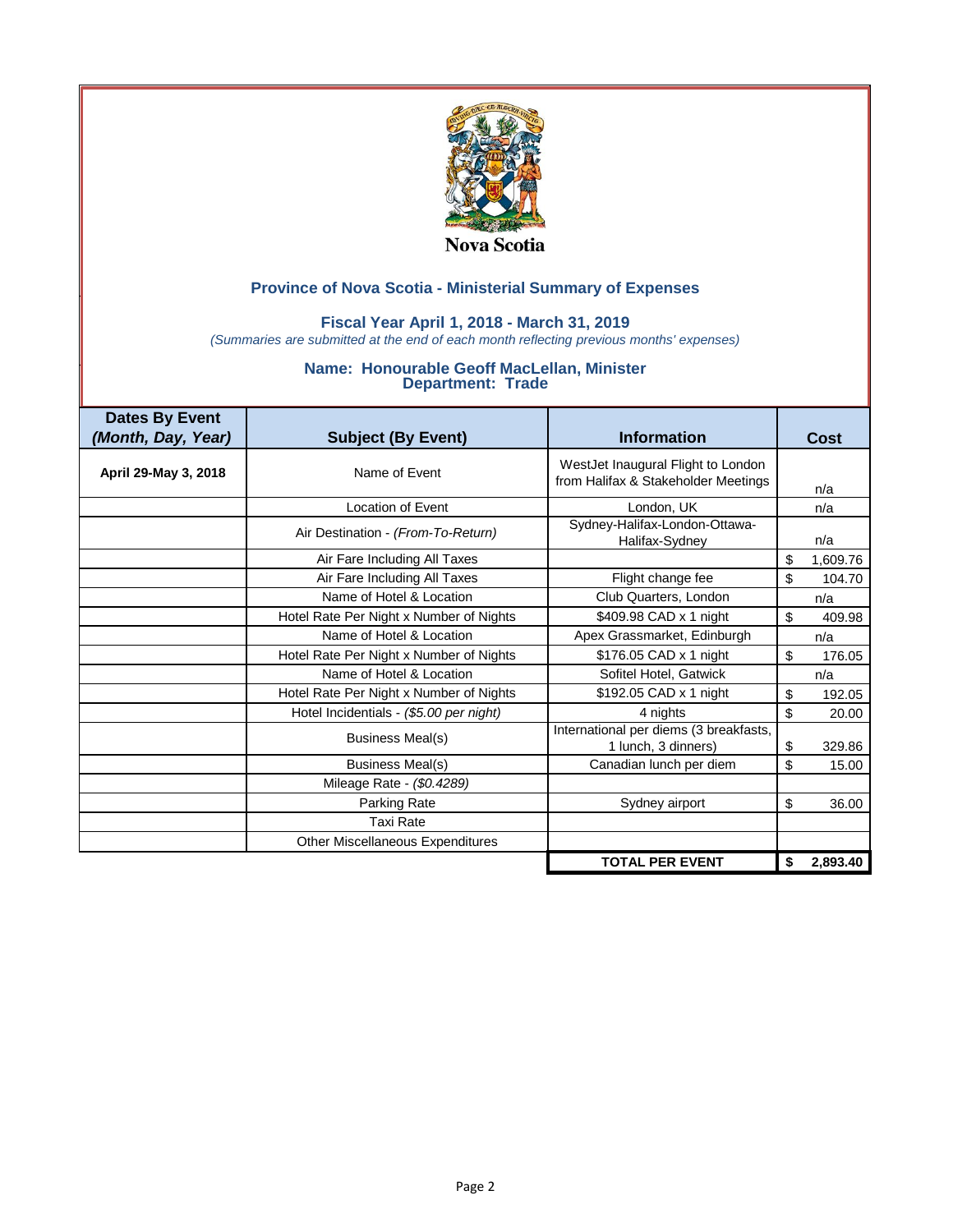

### **Fiscal Year April 1, 2018 - March 31, 2019**

*(Summaries are submitted at the end of each month reflecting previous months' expenses)*

| <b>Dates By Event</b><br>(Month, Day, Year) | <b>Subject (By Event)</b>               | <b>Information</b>                                                                            | Cost           |
|---------------------------------------------|-----------------------------------------|-----------------------------------------------------------------------------------------------|----------------|
| June 3-5, 2018                              | Name of Event                           | 11th annual Southeastern United<br>States-Canadian Provinces Alliance<br>Conference (SEUS-CP) | n/a            |
|                                             | Location of Event                       | Mobile, AL                                                                                    | n/a            |
|                                             | Air Destination - (From-To-Return)      | Sydney-Halifax-New York-Mobile-New<br>York-Halifax-Sydney                                     | n/a            |
|                                             | Air Fare Including All Taxes            |                                                                                               | 1,476.90<br>\$ |
|                                             | Name of Hotel & Location                |                                                                                               | n/a            |
| Meeting was cancelled.                      | Hotel Rate Per Night x Number of Nights |                                                                                               |                |
| Flight credit applied for<br>future travel. | Hotel Incidentials - (\$5.00 per night) |                                                                                               |                |
|                                             | Business Meal(s)                        |                                                                                               |                |
|                                             | Mileage Rate - (\$0.4415)               |                                                                                               |                |
|                                             | Parking Rate                            |                                                                                               |                |
|                                             | Taxi Rate                               |                                                                                               |                |
|                                             | Other Miscellaneous Expenditures        |                                                                                               |                |
|                                             |                                         | <b>TOTAL PER EVENT</b>                                                                        | 1.476.90<br>\$ |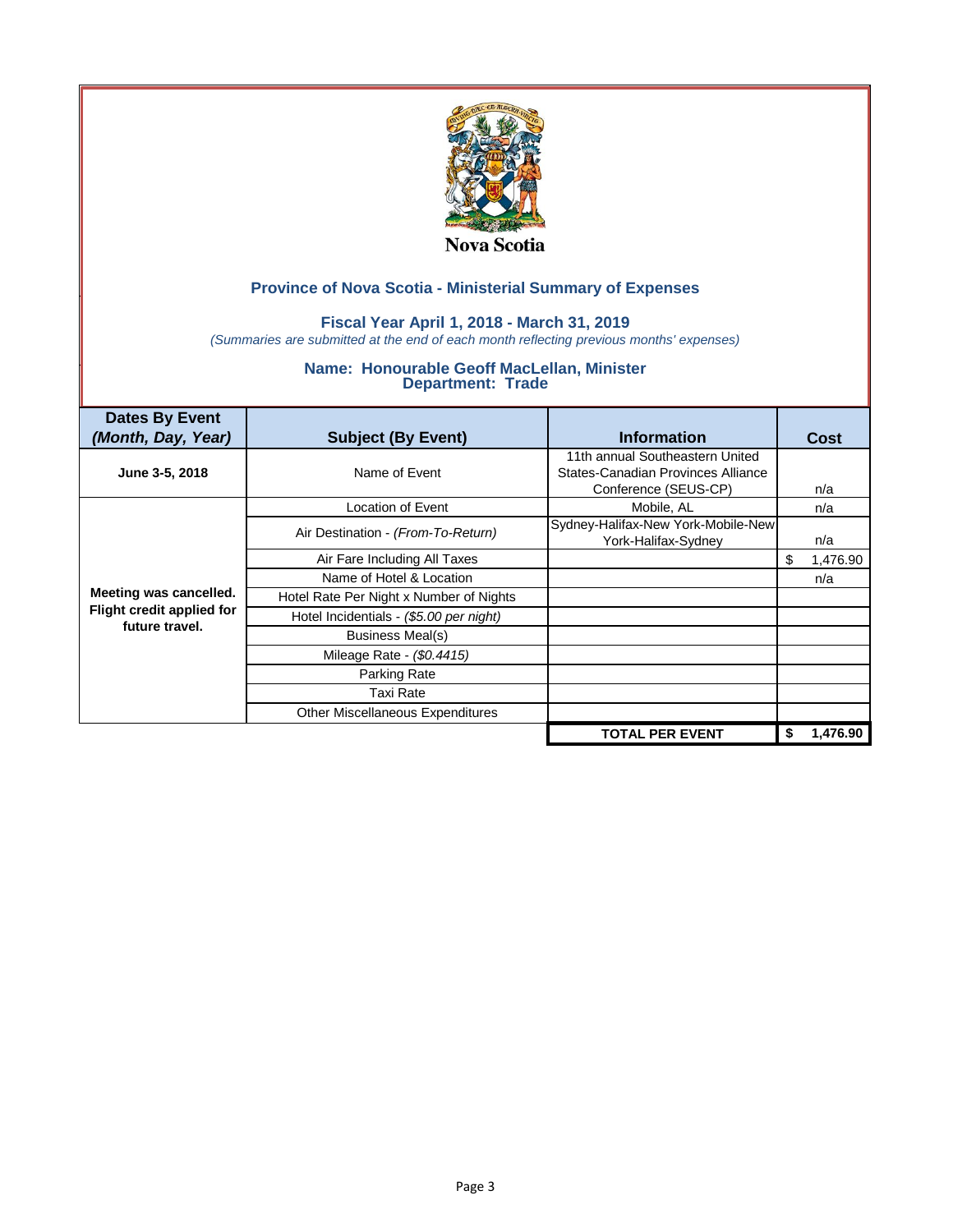

## **Fiscal Year April 1, 2018 - March 31, 2019**

*(Summaries are submitted at the end of each month reflecting previous months' expenses)*

| <b>Dates By Event</b><br>(Month, Day, Year) | <b>Subject (By Event)</b>               | <b>Information</b>     | <b>Cost</b> |
|---------------------------------------------|-----------------------------------------|------------------------|-------------|
| <b>July 2018 (NIL)</b>                      | Name of Event                           |                        | n/a         |
|                                             | <b>Location of Event</b>                |                        | n/a         |
|                                             | Air Destination - (From-To-Return)      |                        | n/a         |
|                                             | Air Fare Including All Taxes            |                        |             |
|                                             | Name of Hotel & Location                |                        | n/a         |
|                                             | Hotel Rate Per Night x Number of Nights |                        |             |
|                                             | Hotel Incidentials - (\$5.00 per night) |                        |             |
|                                             | <b>Business Meal(s)</b>                 |                        |             |
|                                             | Mileage Rate - (\$0.4415)               |                        |             |
|                                             | Parking Rate                            |                        |             |
|                                             | Taxi Rate                               |                        |             |
|                                             | Other Miscellaneous Expenditures        |                        |             |
|                                             |                                         | <b>TOTAL PER EVENT</b> | \$          |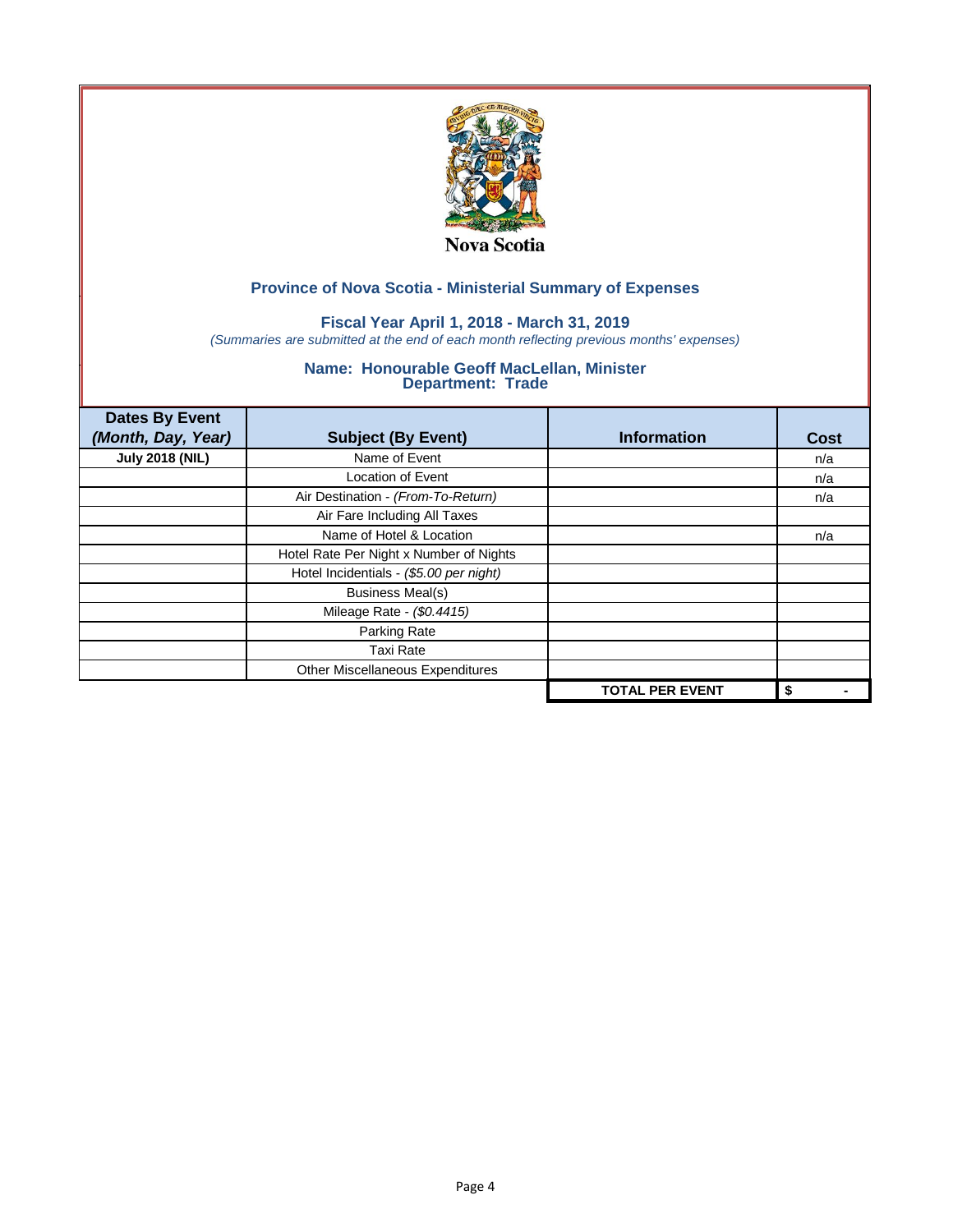

### **Fiscal Year April 1, 2018 - March 31, 2019**

*(Summaries are submitted at the end of each month reflecting previous months' expenses)*

| <b>Dates By Event</b><br>(Month, Day, Year) | <b>Subject (By Event)</b>               | <b>Information</b>                                                       |    | Cost     |
|---------------------------------------------|-----------------------------------------|--------------------------------------------------------------------------|----|----------|
| August 12-14, 2018                          | Name of Event                           | New England Governors and Eastern<br><b>Canadian Premiers Conference</b> |    | n/a      |
|                                             | Location of Event                       | Stowe, VT                                                                |    | n/a      |
|                                             | Air Destination - (From-To-Return)      | Sydney-Halifax-Boston-Halifax-<br>Sydney                                 |    | n/a      |
|                                             | Air Fare Including All Taxes            |                                                                          | \$ | 1,826.45 |
|                                             | Name of Hotel & Location                | Stowe Mountain Lodge, Stowe, VT                                          |    | n/a      |
|                                             | Hotel Rate Per Night x Number of Nights | \$447.01 CAD x 1 night / \$451.65 CAD<br>x 1 night                       | S  | 898.66   |
|                                             | Hotel Incidentials - (\$5.00 per night) |                                                                          |    |          |
|                                             | Business Meal(s)                        | 1 Canadian breakfast per diem                                            | \$ | 8.00     |
|                                             | Business Meal(s)                        | International per diems (1 breakfast, 2<br>lunches, 1 dinner)            | S  | 138.81   |
|                                             | Mileage Rate - (\$0.4415)               |                                                                          |    |          |
|                                             | Parking Rate                            |                                                                          |    |          |
|                                             | Taxi Rate                               |                                                                          |    |          |
|                                             | Other Miscellaneous Expenditures        |                                                                          |    |          |
|                                             |                                         | <b>TOTAL PER EVENT</b>                                                   | \$ | 2,871.92 |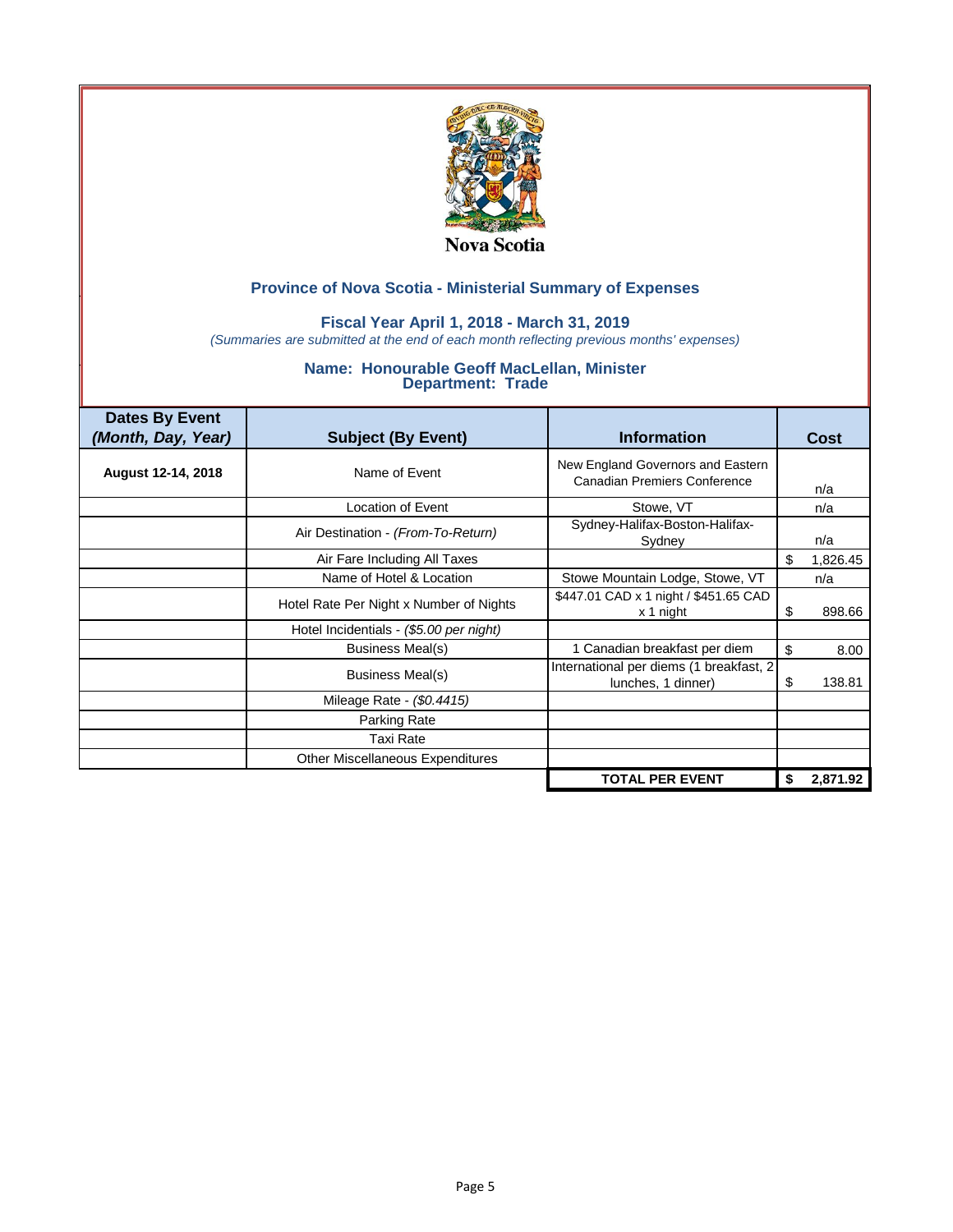

## **Fiscal Year April 1, 2018 - March 31, 2019**

*(Summaries are submitted at the end of each month reflecting previous months' expenses)*

| <b>Dates By Event</b><br>(Month, Day, Year) | <b>Subject (By Event)</b>               | <b>Information</b>     | <b>Cost</b> |
|---------------------------------------------|-----------------------------------------|------------------------|-------------|
| September 2018 (NIL)                        | Name of Event                           |                        | n/a         |
|                                             | <b>Location of Event</b>                |                        | n/a         |
|                                             | Air Destination - (From-To-Return)      |                        | n/a         |
|                                             | Air Fare Including All Taxes            |                        |             |
|                                             | Name of Hotel & Location                |                        | n/a         |
|                                             | Hotel Rate Per Night x Number of Nights |                        |             |
|                                             | Hotel Incidentials - (\$5.00 per night) |                        |             |
|                                             | <b>Business Meal(s)</b>                 |                        |             |
|                                             | Mileage Rate - (\$0.4415)               |                        |             |
|                                             | Parking Rate                            |                        |             |
|                                             | Taxi Rate                               |                        |             |
|                                             | Other Miscellaneous Expenditures        |                        |             |
|                                             |                                         | <b>TOTAL PER EVENT</b> | \$          |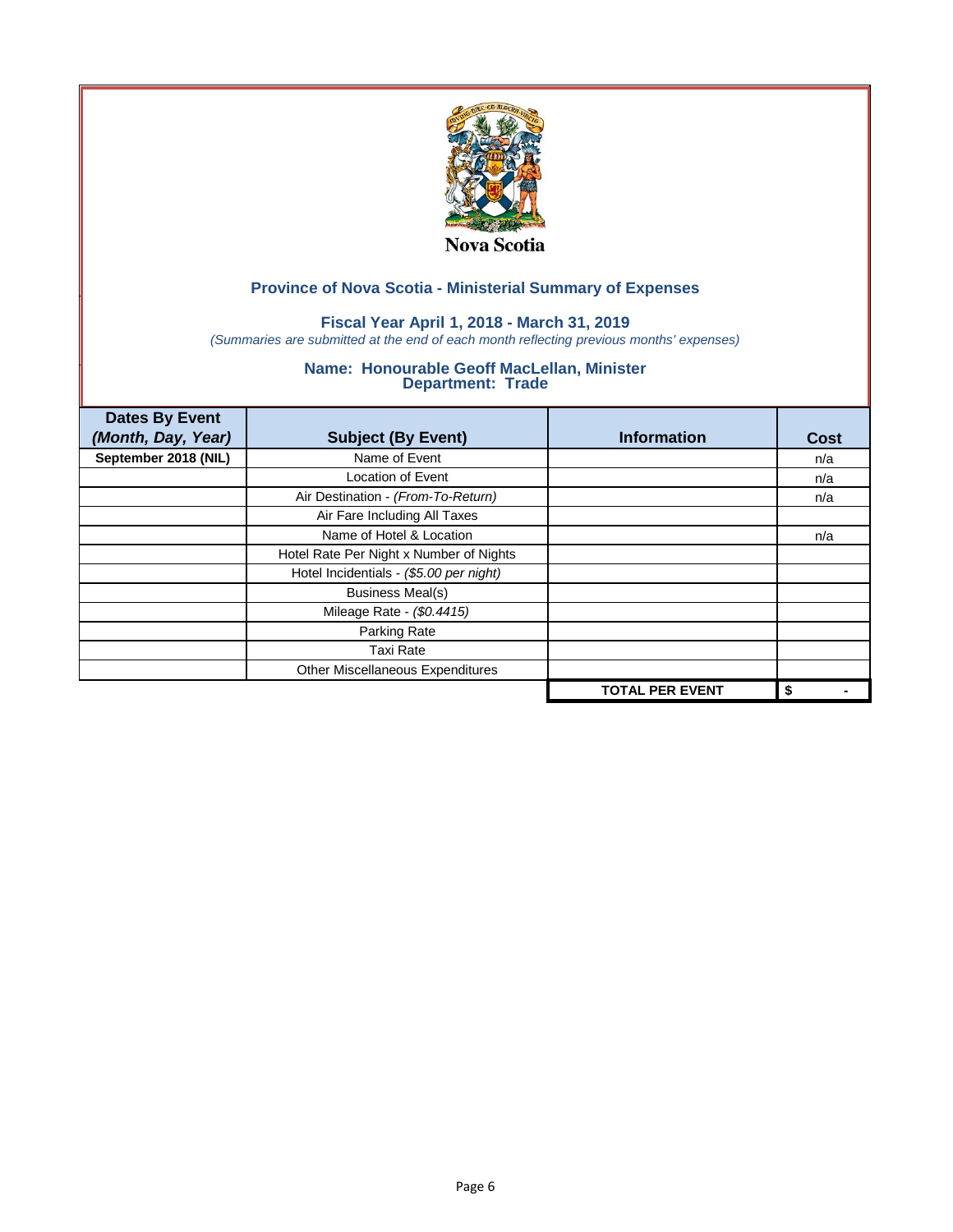

## **Fiscal Year April 1, 2018 - March 31, 2019**

*(Summaries are submitted at the end of each month reflecting previous months' expenses)*

| <b>Dates By Event</b><br>(Month, Day, Year) | <b>Subject (By Event)</b>               | <b>Information</b>     | <b>Cost</b> |
|---------------------------------------------|-----------------------------------------|------------------------|-------------|
| October 2018 (NIL)                          | Name of Event                           |                        | n/a         |
|                                             | <b>Location of Event</b>                |                        | n/a         |
|                                             | Air Destination - (From-To-Return)      |                        | n/a         |
|                                             | Air Fare Including All Taxes            |                        |             |
|                                             | Name of Hotel & Location                |                        | n/a         |
|                                             | Hotel Rate Per Night x Number of Nights |                        |             |
|                                             | Hotel Incidentials - (\$5.00 per night) |                        |             |
|                                             | <b>Business Meal(s)</b>                 |                        |             |
|                                             | Mileage Rate - (\$0.4415)               |                        |             |
|                                             | Parking Rate                            |                        |             |
|                                             | Taxi Rate                               |                        |             |
|                                             | Other Miscellaneous Expenditures        |                        |             |
|                                             |                                         | <b>TOTAL PER EVENT</b> | \$          |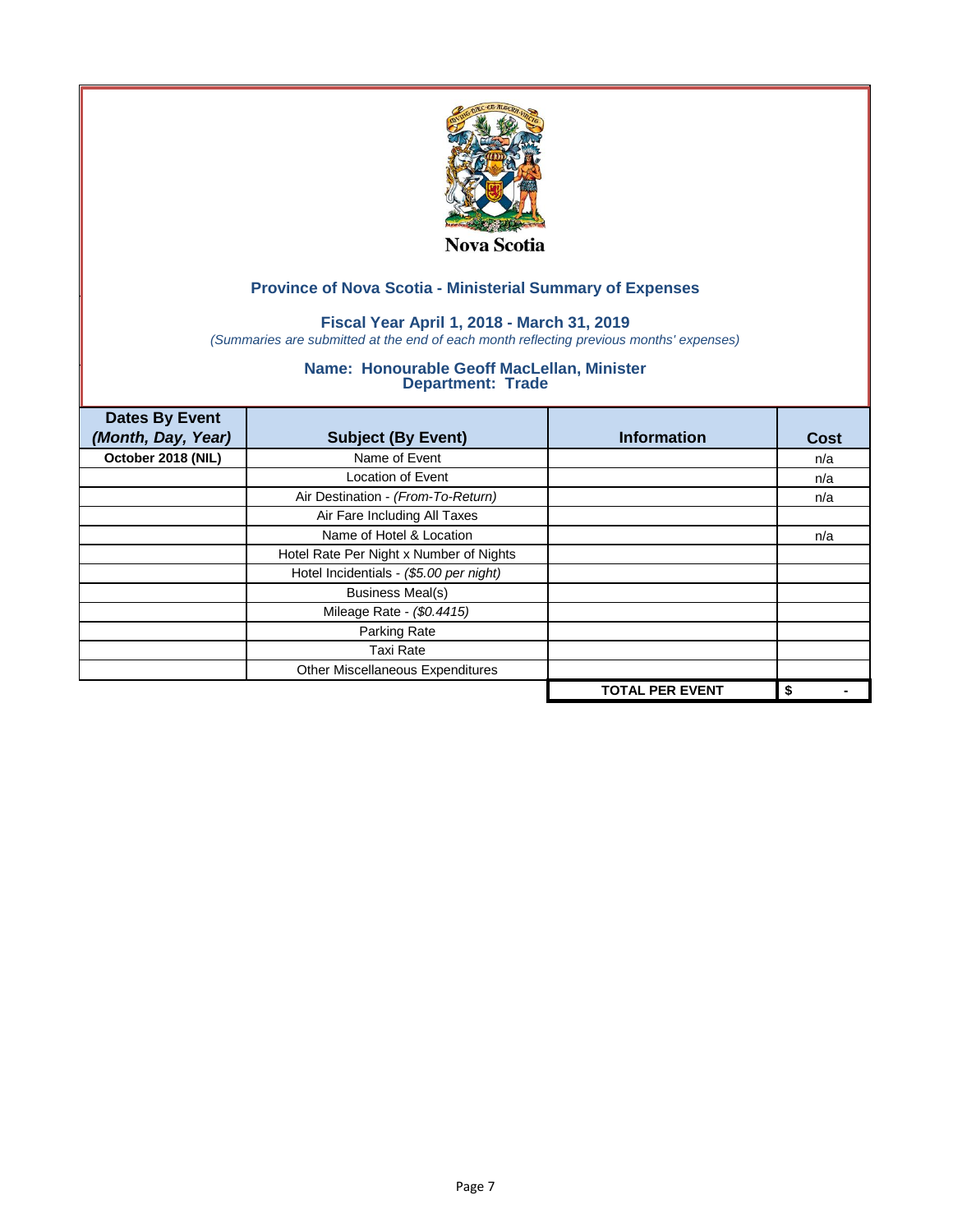

### **Fiscal Year April 1, 2018 - March 31, 2019**

*(Summaries are submitted at the end of each month reflecting previous months' expenses)*

| <b>Dates By Event</b><br>(Month, Day, Year) | <b>Subject (By Event)</b>               | <b>Information</b>                  | Cost            |
|---------------------------------------------|-----------------------------------------|-------------------------------------|-----------------|
|                                             |                                         | Federal/Provincial/Territorial      |                 |
| November 22-23, 2018                        | Name of Fyent                           | Committee on Internal Trade         |                 |
|                                             |                                         | <b>Ministers Meeting</b>            | n/a             |
|                                             | Location of Event                       | Montreal, QC                        | n/a             |
|                                             | Air Destination - (From-To-Return)      | Sydney-Halifax-Montreal-Halifax-    |                 |
|                                             |                                         | Sydney                              | n/a             |
|                                             | Air Fare Including All Taxes            |                                     | \$.<br>1,199.92 |
|                                             | Name of Hotel & Location                | InterContinental Hotel, Montreal    | n/a             |
|                                             | Hotel Rate Per Night x Number of Nights | $$184.45 \times 1$ night            | S<br>184.45     |
|                                             | Hotel Incidentials - (\$5.00 per night) |                                     |                 |
|                                             | Business Meal(s)                        | Per diems (2 supper)                | \$<br>40.00     |
|                                             | Mileage Rate - (\$0.4415)               |                                     |                 |
|                                             | Parking Rate                            |                                     |                 |
|                                             | Taxi Rate                               | Taxi from Montreal Airport to Hotel | \$<br>41.00     |
|                                             | Taxi Rate                               | Taxi from Hotel to Montreal Airport | \$<br>41.00     |
|                                             | <b>Other Miscellaneous Expenditures</b> |                                     |                 |
|                                             |                                         | <b>TOTAL PER EVENT</b>              | 1,506.37        |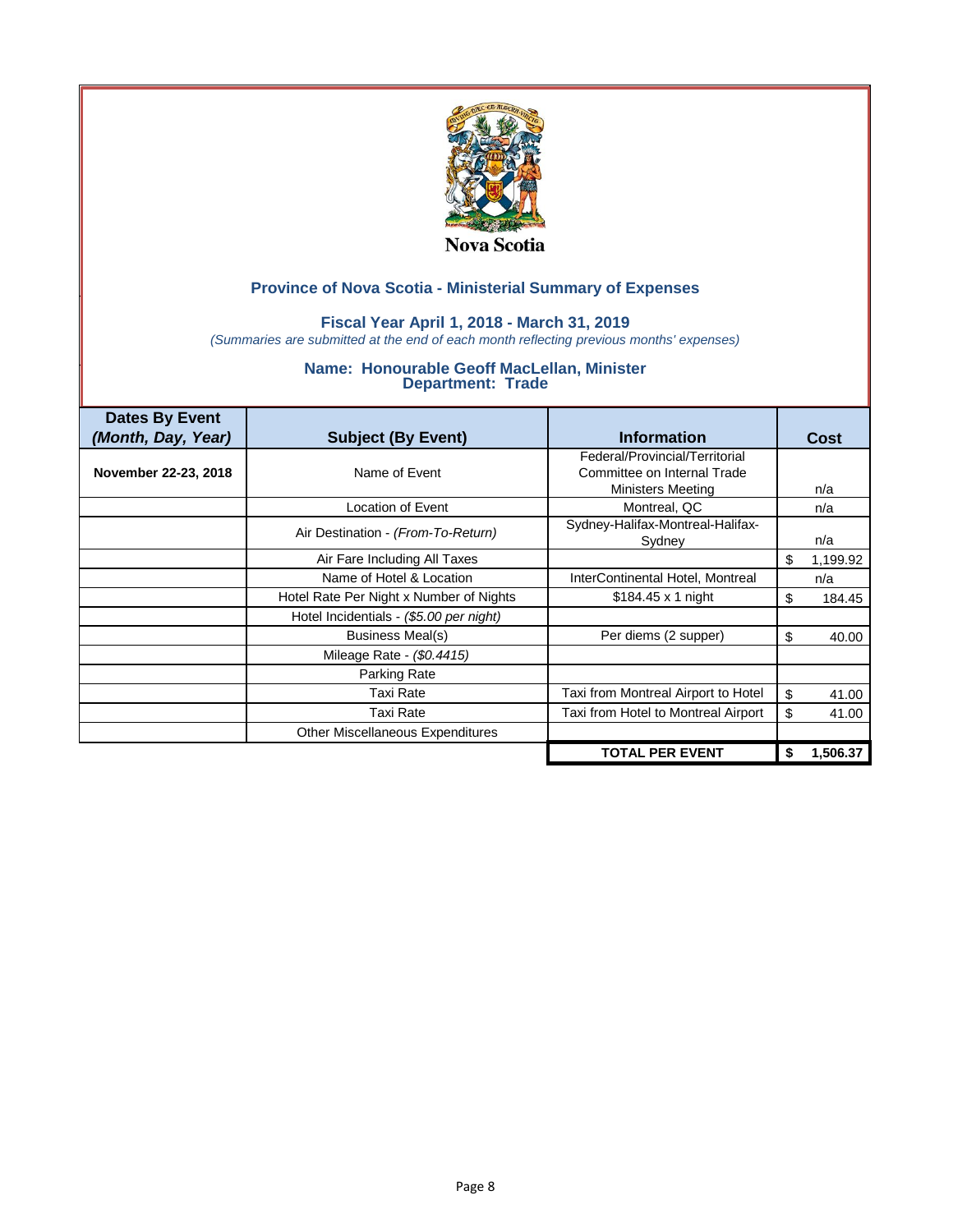

## **Fiscal Year April 1, 2018 - March 31, 2019**

*(Summaries are submitted at the end of each month reflecting previous months' expenses)*

| <b>Dates By Event</b><br>(Month, Day, Year) | <b>Subject (By Event)</b>               | <b>Information</b>     | <b>Cost</b> |
|---------------------------------------------|-----------------------------------------|------------------------|-------------|
| December 2018 (NIL)                         | Name of Event                           |                        | n/a         |
|                                             | <b>Location of Event</b>                |                        | n/a         |
|                                             | Air Destination - (From-To-Return)      |                        | n/a         |
|                                             | Air Fare Including All Taxes            |                        |             |
|                                             | Name of Hotel & Location                |                        | n/a         |
|                                             | Hotel Rate Per Night x Number of Nights |                        |             |
|                                             | Hotel Incidentials - (\$5.00 per night) |                        |             |
|                                             | <b>Business Meal(s)</b>                 |                        |             |
|                                             | Mileage Rate - (\$0.4415)               |                        |             |
|                                             | Parking Rate                            |                        |             |
|                                             | Taxi Rate                               |                        |             |
|                                             | Other Miscellaneous Expenditures        |                        |             |
|                                             |                                         | <b>TOTAL PER EVENT</b> | \$          |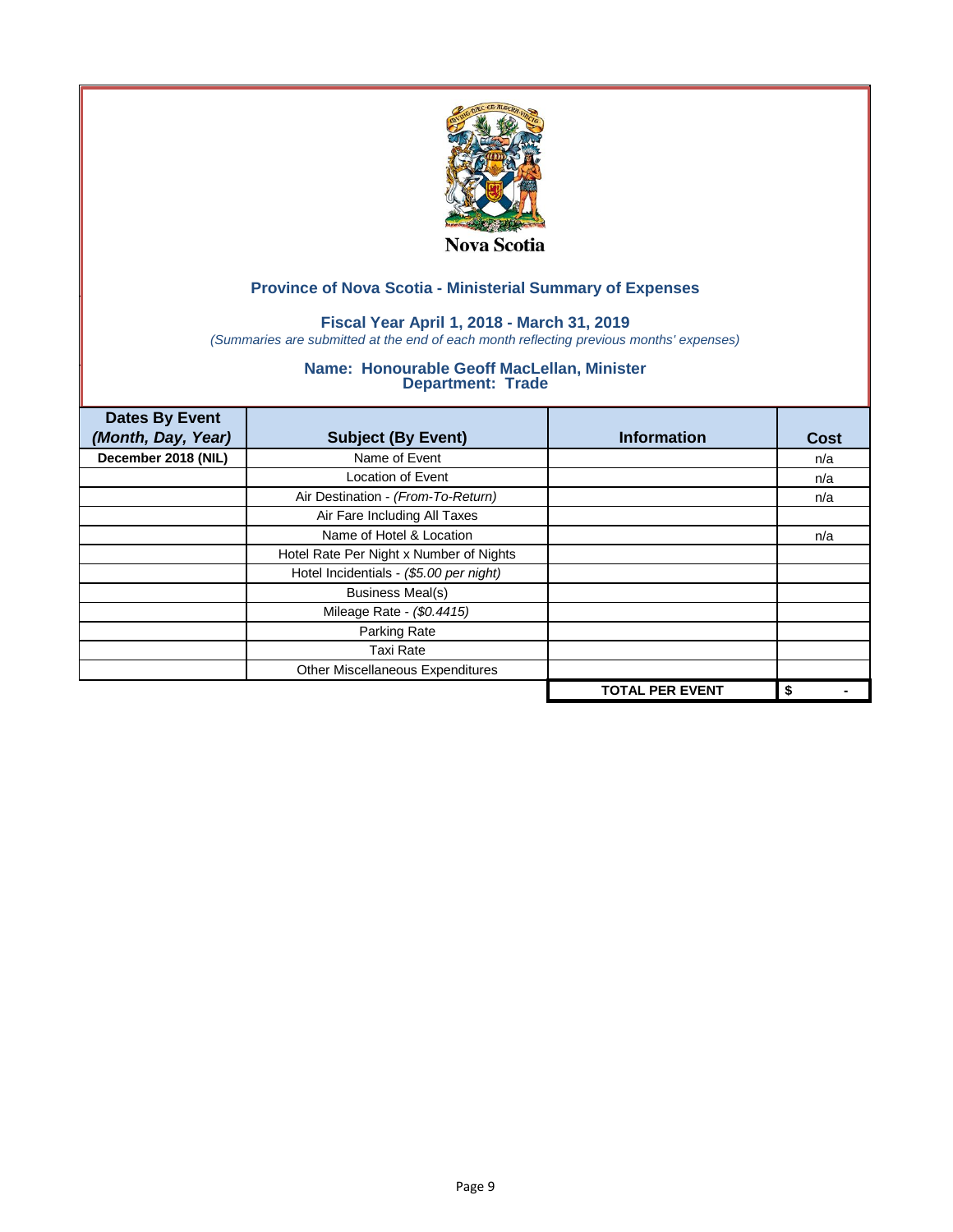

## **Fiscal Year April 1, 2018 - March 31, 2019**

*(Summaries are submitted at the end of each month reflecting previous months' expenses)*

| <b>Dates By Event</b><br>(Month, Day, Year) | <b>Subject (By Event)</b>               | <b>Information</b>     | <b>Cost</b> |
|---------------------------------------------|-----------------------------------------|------------------------|-------------|
| January 2019 (NIL)                          | Name of Event                           |                        | n/a         |
|                                             | <b>Location of Event</b>                |                        | n/a         |
|                                             | Air Destination - (From-To-Return)      |                        | n/a         |
|                                             | Air Fare Including All Taxes            |                        |             |
|                                             | Name of Hotel & Location                |                        | n/a         |
|                                             | Hotel Rate Per Night x Number of Nights |                        |             |
|                                             | Hotel Incidentials - (\$5.00 per night) |                        |             |
|                                             | <b>Business Meal(s)</b>                 |                        |             |
|                                             | Mileage Rate - (\$0.4415)               |                        |             |
|                                             | Parking Rate                            |                        |             |
|                                             | Taxi Rate                               |                        |             |
|                                             | Other Miscellaneous Expenditures        |                        |             |
|                                             |                                         | <b>TOTAL PER EVENT</b> | \$          |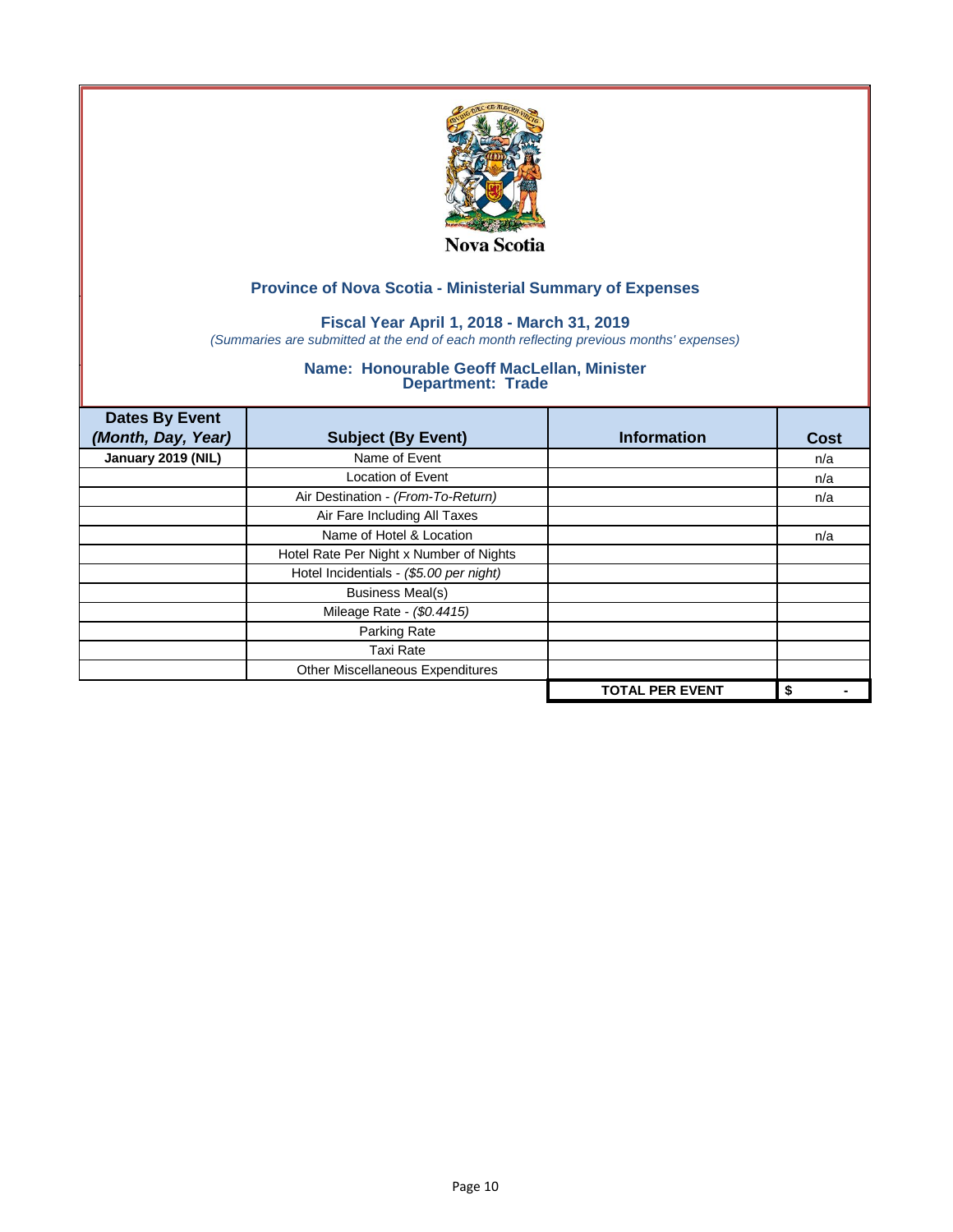

## **Fiscal Year April 1, 2018 - March 31, 2019**

*(Summaries are submitted at the end of each month reflecting previous months' expenses)*

| <b>Dates By Event</b><br>(Month, Day, Year) | <b>Subject (By Event)</b>               | <b>Information</b>     | <b>Cost</b> |
|---------------------------------------------|-----------------------------------------|------------------------|-------------|
| February 2019 (NIL)                         | Name of Event                           |                        | n/a         |
|                                             | <b>Location of Event</b>                |                        | n/a         |
|                                             | Air Destination - (From-To-Return)      |                        | n/a         |
|                                             | Air Fare Including All Taxes            |                        |             |
|                                             | Name of Hotel & Location                |                        | n/a         |
|                                             | Hotel Rate Per Night x Number of Nights |                        |             |
|                                             | Hotel Incidentials - (\$5.00 per night) |                        |             |
|                                             | <b>Business Meal(s)</b>                 |                        |             |
|                                             | Mileage Rate - (\$0.4415)               |                        |             |
|                                             | Parking Rate                            |                        |             |
|                                             | Taxi Rate                               |                        |             |
|                                             | Other Miscellaneous Expenditures        |                        |             |
|                                             |                                         | <b>TOTAL PER EVENT</b> | \$          |